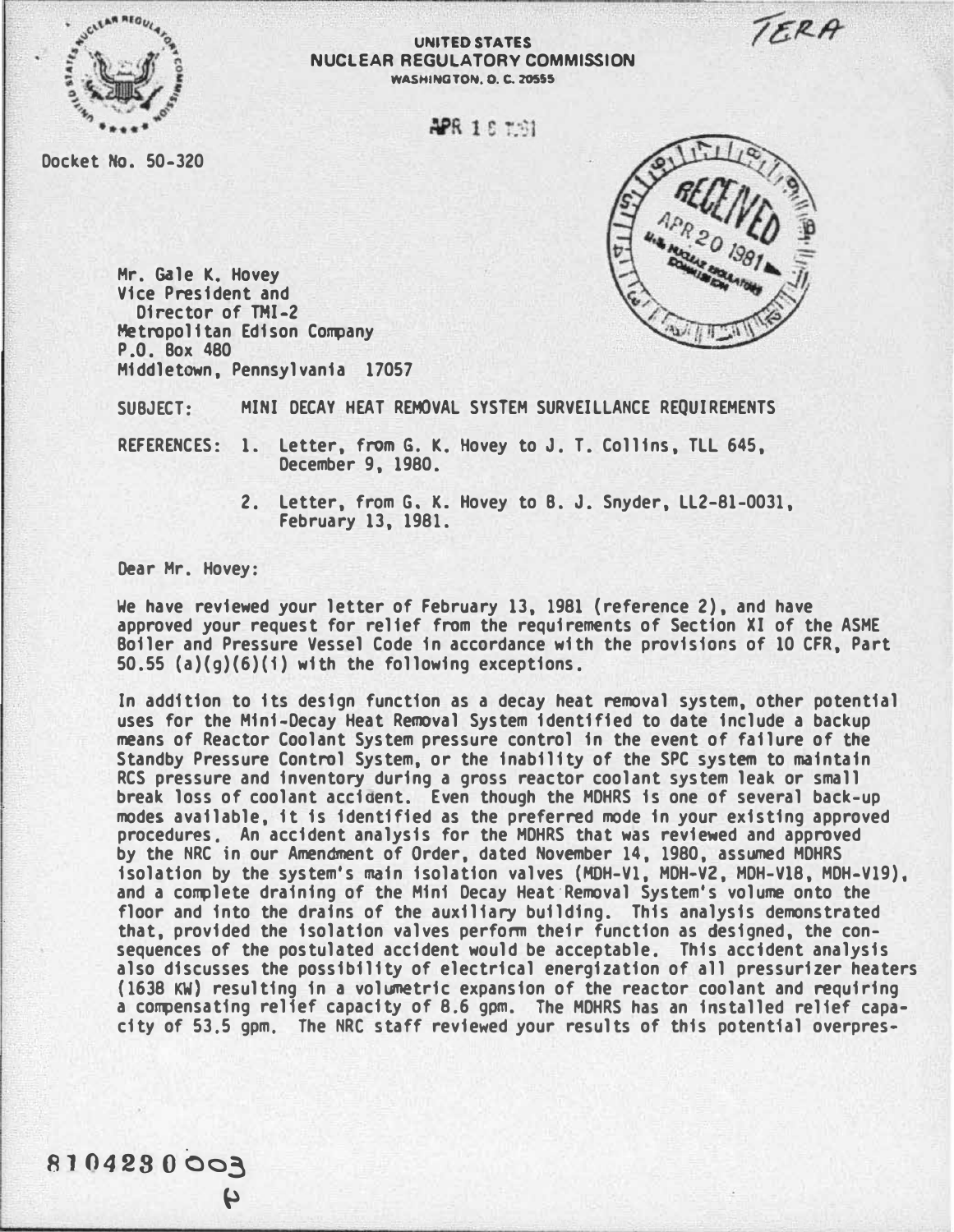## Mr. Gale K. Hovey -2-

----------------------�--------�--------------------------------- surization event and performed an independent check, the results of which agreed with your conclusion. The balance of the valves in the MDHRS are eithe. for maintenance convenience, flow control, or instrumentation isolation. While failure of any of these valves would necessitate the system being shutdown and isolated, they are not relied upon in the safety analysis.

The four isolation valves shall be fnservice tested in accordance with the requirements of Article IWV-3000 of Section XI of the ASHE Code at least once within 31 days prior to the initial system startup and in accordance with the ASHE Code thereafter. In addition, each valve in the main flowpath of the MOHRS shall be locked in its emergency use position and verified to be in that position at least once per 31 days. The only exception to this valve positioning requirement would be for testing the pumps, after which the valves shall be returned to their emergency use position. The four pressure relief valves, HDH-V4A, MDH-V48, MDH-VSA, HOH-V88, were tested prior to installation, the results of which have been reviewed by the staff and accepted. Relief from additional testing is granted for these valves because of their passive role during normal system operation and ALARA considerations. It should be noted that we do not concur with your reasoning that additional valve testing promotes valve degradation. Our discussions with the diaphram valve vendor (ITT Grinnell) indicated that the valves in the MOHRS have sufficient conservatism built into their design to permit periodic cycling in accordance with the requirements of the ASHE Code. Therefore, with proper operation, periodic cycling of these valves would not have been expected to degrade their reliability or increase their failure probability.

Therefore, based on the above discussion, all Mini-Decay Heat Removal System valves are granted exemption from the inservice testing requirements of the ASHE Code with the exception of Main Isolation Valves MOH-V1, MOH-V2, MDH-V18 and HOH-V19.

Also, according to the above discussions on the present modes in which the Mini-Decay Heat Removal System would be used and as stated in existing approved procedures, we grant the requested relief from Article IWP-3000 of Section XI of the ASME Code and concur with your request to test each of the two MDHRS pumps on a 3 month staggered basis with each pump being tested every 6 months. Per your justifications in reference 1, we agree with your proposal to measure inlet pressure, differential pressure, and lubrication level according to the criteria of Articie IWP-3000 and to measure vibration amplitude using velocity via the Vibralarm as a method of also monitoring bearing performance.

In summary, the TMIPO concurs with the proposed testing schedule for the Mini-Decay Heat Removal System pumps as discussed in reference 1. Full relief from Article IWV-3000 of the ASME Boiler and Pressure Vessel Code is granted for all valves in the MOHRS with the exception of the four main isolation valves MDH-Vl, MDH-V2, MDH-Vl8 and MDH-V19. The four isolation valves shall be inservice tested in accordance wfth the ASHE Code at least once within 31 days, prior to initial system startup, other than for pump testing, and shall be inservice tested per Article IWV-3000 after initial startup.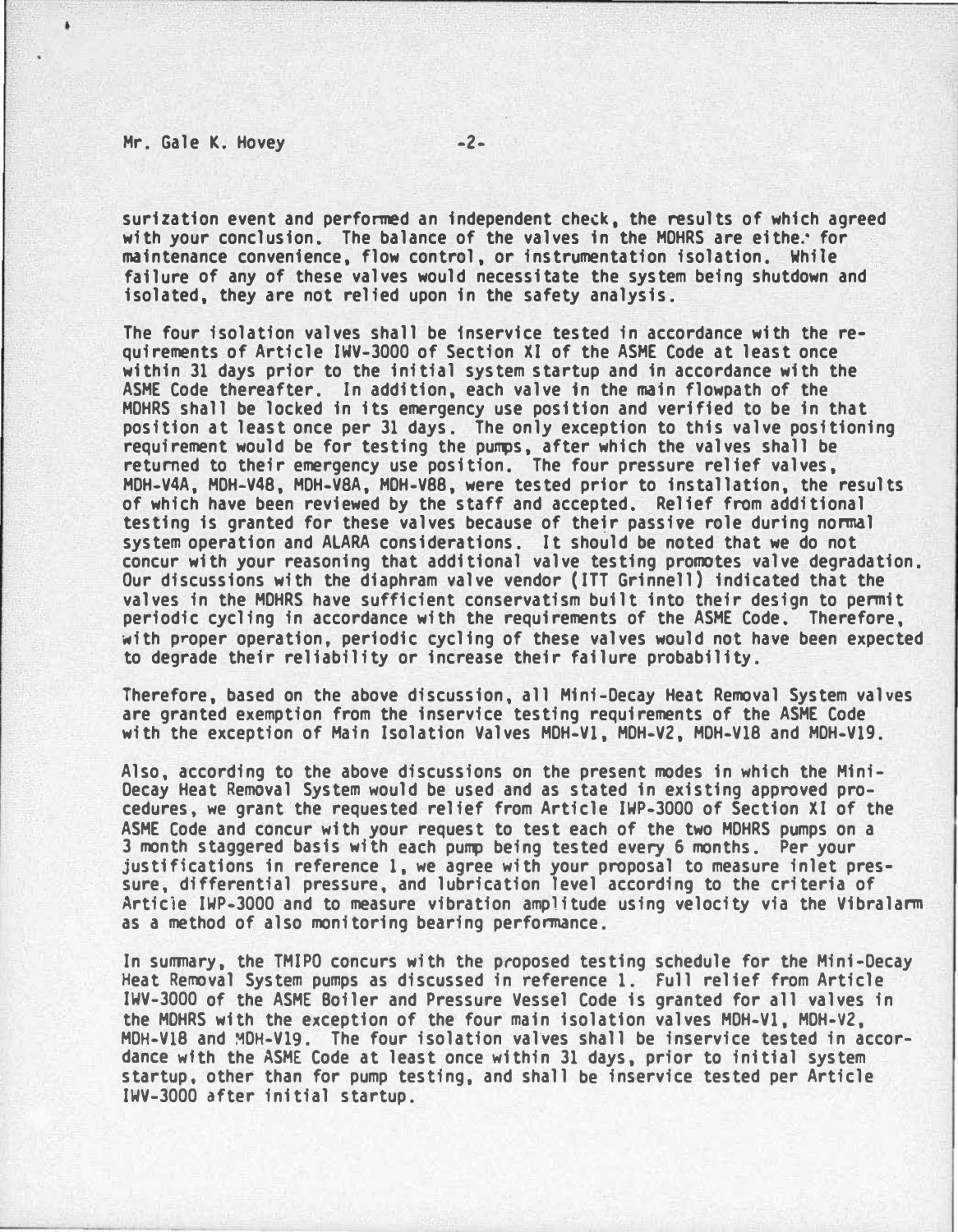$\bullet$ 

It is our position that the above described and approved inservice testing criteria for MDHRS pumps and valves and the positioning criteria shall be implemented (i.e., completion of the first periodic pump test and first verification of valve positions) within 7 days after receipt of this letter.

Sincerely,

Bernard J. Snyde, Program Director<br>TMI Program Office

Office of Nuclear Reactor Regulation